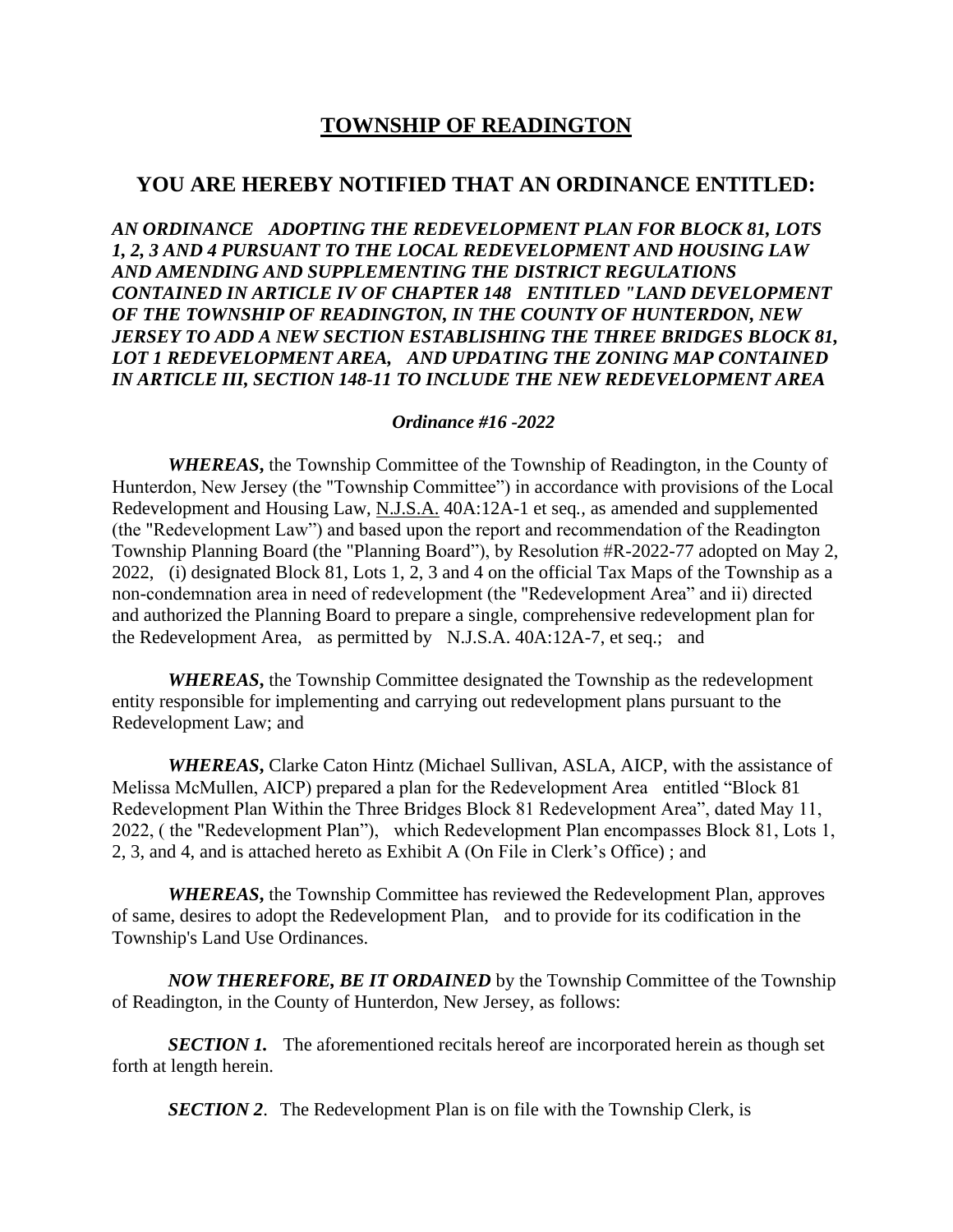incorporated herein by reference and is hereby approved and adopted pursuant to N.J.S.A. 40A:12A-7, et seq.

*SECTION 3.* The following amendments shall be made to Article IV entitle "District Regulations" contained in Chapter 148 of the Land Use Ordinance of the Township of Readington to add the Three Bridges Block 81 Redevelopment Area" as a new section.

New Sec. 148-27.<sup>[1]</sup> Three Bridges Block 81 Redevelopment Area.

A. The redevelopment plan entitled: "Block 81 Redevelopment Plan within the Three Bridges Block 81 Redevelopment Area" is attached hereto as Exhibit A and incorporated herein by reference.

B. Designation of the Three Bridges Block 81 Redevelopment Area.

The Three Bridges Block 81 Redevelopment Area, which encompasses Block 81, Lots 1, 2 , 3 and 4 in the Township, shall constitute a new zone for the area contained in the plan. The zoning map of the Township of Readington, Sec. 148-11 of the Code of the Township of Readington, is hereby amended to designate the areas set forth in this plan as the "Three Bridges Block 81 Redevelopment Area".

C. Relationship to other ordinances.

The requirements set forth in the Three Bridges Block 81 Redevelopment Area, which is an overlay zone, contain optional, conditional zoning provisions of Chapter 148, the Township's Land Use Ordinance. Where the regulations and standards of the Three Bridges Block 81 Redevelopment Plan are silent, the standards of Chapter 148, the Township's Land Use Ordinance, shall apply as permitted by N.J.S.A. 40A:12A-7.a(2), except where inconsistent with the standards set forth in the Redevelopment Plan.

D. Plan to remain on file.

The above-referenced Three Bridges Block 81 Redevelopment Plan, and any amendments thereto, shall remain on file in the office of the Township Clerk and shall be available for public inspection during normal business hours.

*SECTION 4.* Article III, Section 148-11 "Zoning Map is hereby amended to read as follows (language underlined thus is new; language with a strike out thus is deleted):

The boundaries of the zoning district are established on the map entitled "Zoning Map of the Township of Readington dated June 2009, last amended April 2022, which accompanies and is hereby made part of this chapter.

*SECTION 5.* Exhibits reflecting the proposed changes to the Zoning Map are attached hereto as "Zoning Map Amendment, dated April 2022" and shall be incorporated into the Zoning Map as appears in the "Attachment" section of the Land Use Ordinance, upon adoption of this